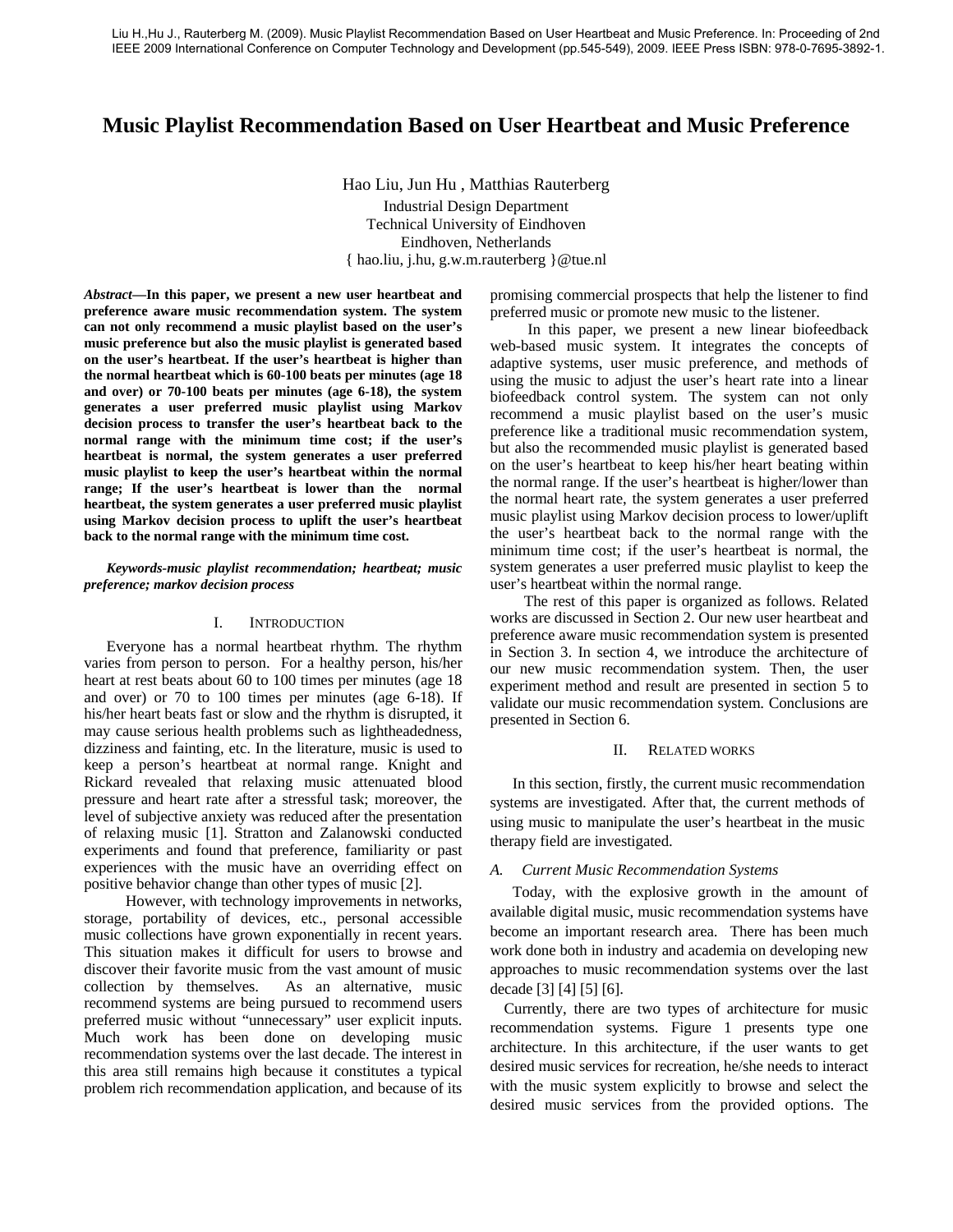system can recommend music based on the user's explicit interaction with the system. Examples of architecture one include [3] [4]. Figure 2 introduces architecture two. Compared to architecture one, the user's implicit input is used to facilitate personalized music recommendation and decrease the unnecessary dialogues between the user and the system. Examples of architecture two include [5] [6].



Figure 1. Architecture of music recommendation systems.



# *B. Current Music Heartbeat Adjust Methods*

To my best knowledge, there are few literatures about relations between the heart beat and music tempo. Peter Sleight found that listening to music with a slow or meditative tempo has a relaxing effect on people, slowing breathing and heart rate. Listening to faster music with a more upbeat tempo has the opposite effect - speeding up respiration and heart rate [7]. However, there is a long literature involving the use of music for reducing the user's stress. Researches have show that heart rates can be used as an indicator of stress. For example, Nancy found that during the exam and when their graded exams were returned to them, most students' heart rates increase substantially [8]. Taelman reported that a person's heart rate is significantly faster when he is in mental stress [9].

 Miluk-Kolasa et al. showed that music was one of the relaxing adjuncts in modulating the ascent of autonomic responses to negative stress [10]. Knight and Rickard revealed that relaxing music attenuated blood pressure and heart rate after a stressful task; moreover, the level of subjective anxiety was reduced after the presentation of relaxing music. The tempo of the music being listened to appears to be an important parameter here [1]. Steelman looked at a number of studies of music's effect on relaxation where tempo was varied and concluded that tempos of 60 to 80 beats per minute reduce the stress response and induce relaxation, while tempos between 100 and 120 beats per

minute stimulate the sympathetic nervous system [11]. White and Shaw reported similar results and argued that tempos slower than the average human's heart rate (40 to 60 beats per minute) induce suspense, while tempos of 60 beats per minute with a low pitch are most soothing [12]. Iwanaga found that people prefer music with tempo ranging from 70 to 100 per minute which is similar to that of adults' heart rate within normal daily situations [13].

## **Music PLAYLIST RECOMMENDATION BASED ON USER** HEARTBEAT AND MUSIC PREFERENCE

In this section, we first introduce the model of a healthy heartbeat, then, the description of the music and user's music preference are presented; after that, a new linear biofeedback based music recommendation system which is used to mediate between the available music, user's music preference, the current heartbeat and the target heartbeat is introduced. Finally we present how to generate a music playlist using Markov decision process to transfer the user from the abnormal heartbeat state to the normal state with the

## *A. User Heartbeat Model*

Heart rate is a measure of the number of heart beats per minute. For a child (age 6-18), his/her normal heart rate at rest is 70-100 beats per minute. For an adult (age 18 and over), his/her normal heart rate at rest is 60-100 beats per minute. If the heartbeat rhythm is disrupted and is beating lower than 60 (age 18 and over) or 70 beats per minute (age 6-15), it is called a bradycardia. A slow heart beat may cause dizzy spells, blackouts, breathlessness or tiredness. If the heart beats higher than 100 beats per minutes, it is called a tachycardia. When the heart beats rapidly, the heart pumps less efficiently and provides less blood flow to the rest of the body, including the heart itself. The increased heart rate also leads to increased work and oxygen demand for the heart (myocardium), which can cause a heart attack (myocardial infarction) if it persists. This occurs because the decreased flow of necessary oxygen to the heart causes myocardial cells to begin to die off.

 From the above description, then, for each age group, we can model three heartbeat states: tachycardia (100-220), normal (60-100 or 70-100) and bradycardia (60-0 or 70-0).



Figure 3. Healthy heartbeat model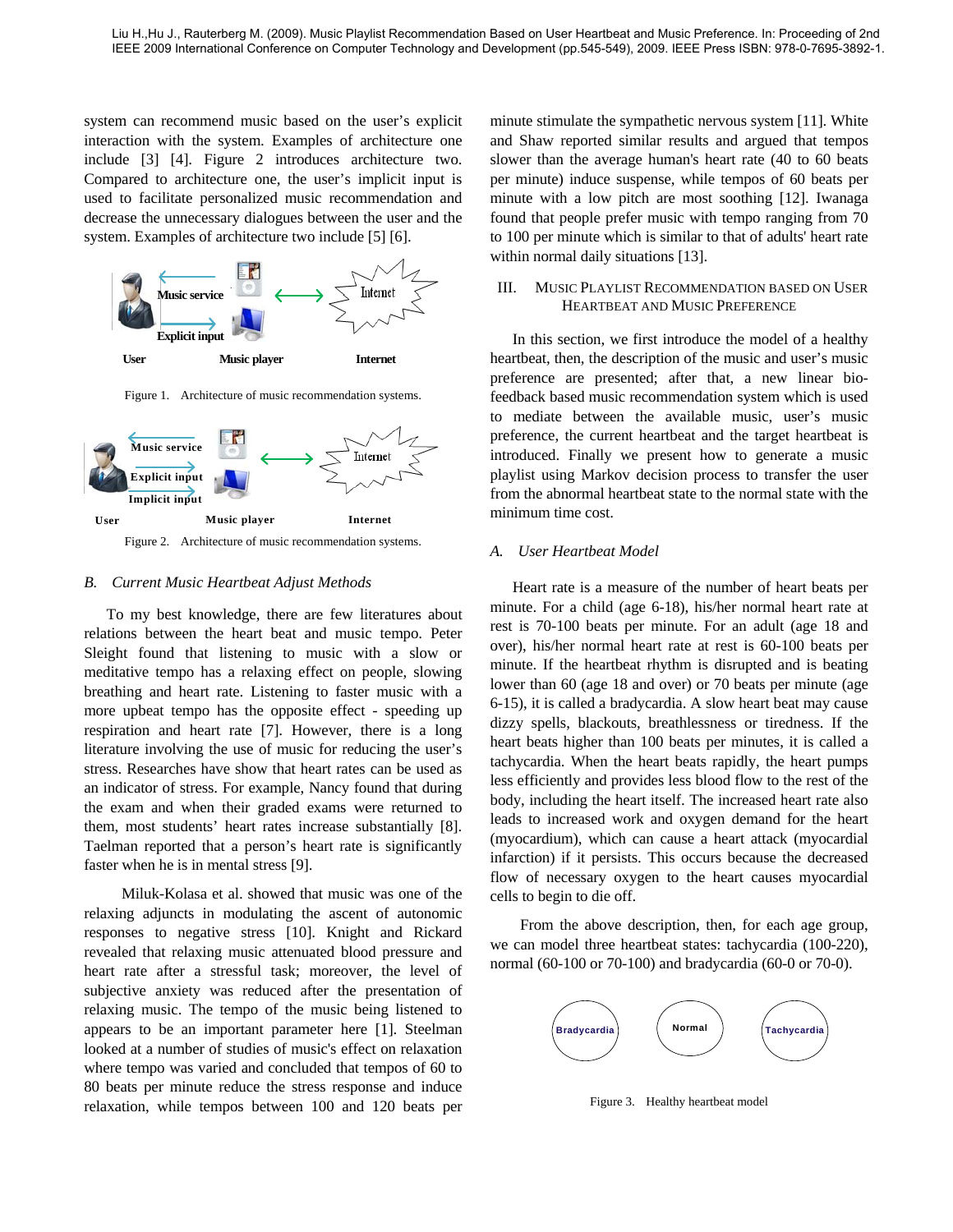#### *B. Music Metadata*

Music Metadata are data that are used to describe the characteristics of the music. ID3 [14] is a metadata container most often used in conjunction with the MP3 audio file format. It allows information such as the title, artist, album, track number, tempo or other information about the file to be stored in the file itself. In this paper, our music system implementation is based on ID3 music Metadata.

#### *C. User Music Preference Model*

User music preference includes not only the user's long term evolving commitment to certain categories of music service but also user's spontaneous music service requirement which depends on context of use [15]. However, Rentfrow found that when people discuss their music preferences they tend to do so first at the level of genres and to lesser extent subgenres and only later step up to broader terms (e.g., loud) or down to specific artists (e.g., Van Halen) or songs (e.g., "Running with the Devil" ) [16]. In this paper, for simplicity reasons, the genre which is the user's long term music preference is the optimal level at which to start our investigations of music preferences.

# *D. A New Linear Bio-feedback Based Music Recommendation System*

 The objective of the music recommendation system is depicted in figure 4, If the user's heartbeat is in a bradycardia state, the system should generate a user preferred music playlist to uplift the user's heartbeat back to the normal state with the minimum time cost; If the user's heartbeat is in a tachycardia state, the system should generate a user preferred music playlist to calm the user's heartbeat back to the normal range with the minimum time cost; if the user's heartbeat is normal, the system generates a user preferred music playlist to keep the user's heartbeat within the normal range.



Figure 4. Heartbeat transition with music playlist

Figure 5 presents our new music system framework. In the figure, the framework starts by setting the user's target normal heartbeat state. Then, the system begins observing the passenger's current heartbeat state (modeled on the passenger's heart rate feedback signals) that it wishes to control. This step of perception creates an internal representation of the passenger's heartbeat situation. After that, depending on the difference between the target and the current real heartbeat state, the inference component in the framework must determine (1) whether the user is in the target state or not; and (2) if the passenger is not in the target state then an optimized music playlist is recommended based on user music preference and available music etc. information to transfer the passenger from the current state to the target state to promote his/her heart health. The user himself/herself is an adaptive system; his/her perception creates an internal representation of the music. This perception affects the user's internal heart state. During this process, the passenger's heartbeat states may also influenced by the set of variables which in the control system called disturbances. The change in the passenger's heartbeat states is again perceived by the system, and this again triggers the adaptation process we have described, thus closing the control loop.



Figure 5. A new music recommendation system framework

## *E. Music Playlist Generation Using Markov Decision Process*

From sub section 3.4, we can see that inference is the central part of our music recommendation system. Its functionality is that if the user's heart beats out of the normal range, the system generates a user preferred music playlist to transfer the user's heartbeat back to the normal with the minimum time cost using Markov decision process.

 A few definitions need to be defined to use Markov decision process to optimize music playlist recommendation to transfer the passenger from the current state to the target state with minimum time cost.

**Definition 1**: A passenger's heartbeat state can be formally expressed as  $S = \{s_1, s_2, \ldots s_m, \ldots s_n\}$  where  $1 \le m \le n$  and  $s_m$  is one of his/her possible heartbeat states. In this paper's context, n equals 3.

**Definition 2:** Inference action space  $\overline{A}$  is formally expressed as  $A = \{a_{1,} a_{2} ... a_{m,} ... a_{n}\}$  where  $1 \le m \le n$  and  $a_m$  is one category of its recommended music (actions) which could enable the passenger's heartbeat state transition.

**Definition 3**: A transition probability function  $P_a(s_i, s_j)$  is defined as the probability that action *a* in state  $s_i$  at time *t* will lead to state  $s_j$  at time  $t+1$ . It can be formally represented as  $P_a(s_i, s_j) = Pr(s_{t+1} = s_j | s_t = s, a_t = a)$ .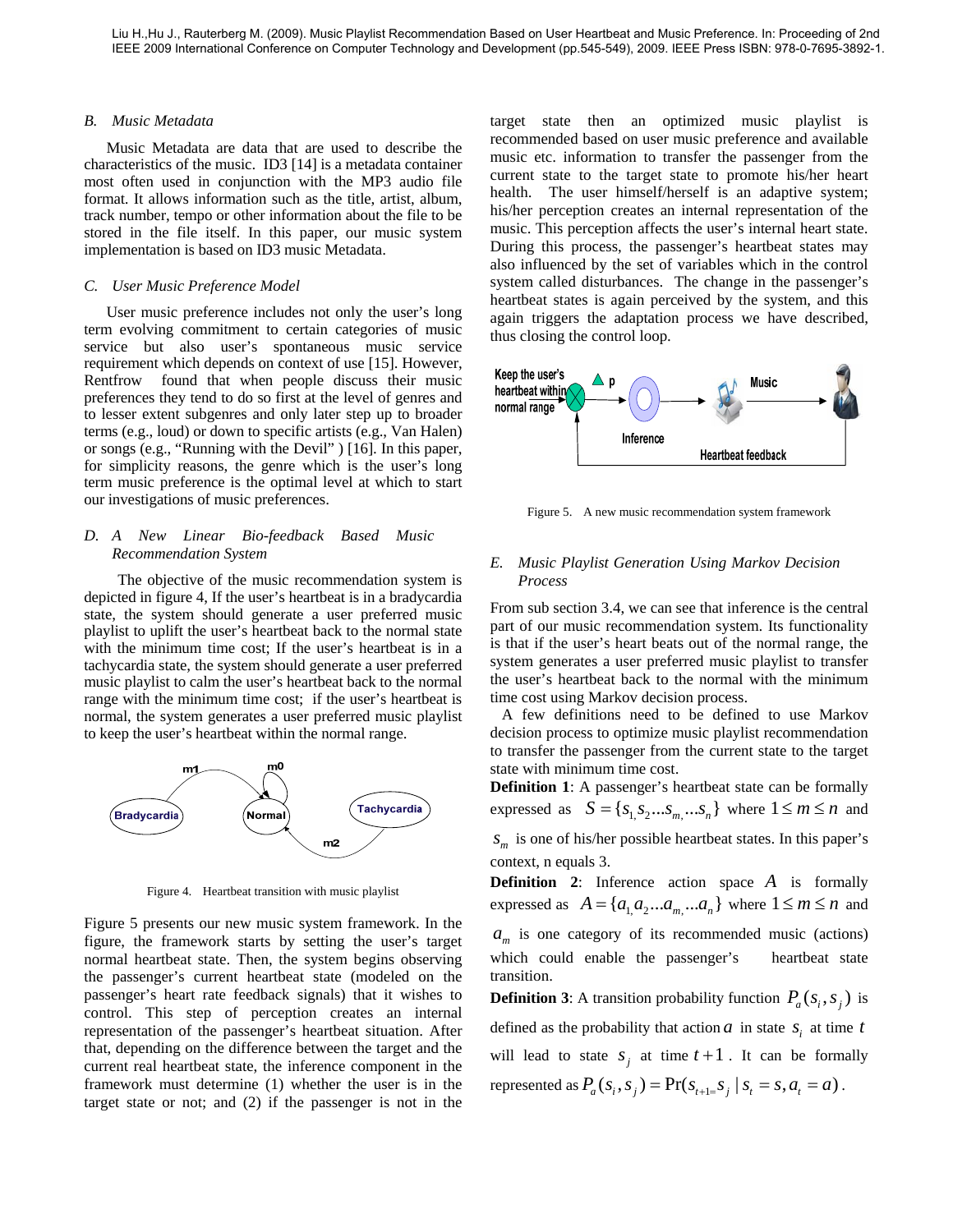**Definition 4:**  $R_a(s_i, s_j)$  is defined as the time reward  $T_{ij}$  received after transition to state  $S_j$  from state  $S_i$  with transition probability  $P_a(s_i, s_j)$ .  $T_{ij}$  equals  $-f_m$  where  $f_m$  is the time cost of transferring the passenger state from  $S_i$  to  $S_j$ .

**Definition 5:** A transition probability matrix  $P$  is defined as

$$
P = \begin{pmatrix} P_{11} & \dots & P_{1n} \\ \vdots & \ddots & \vdots \\ P_{n1} & \dots & P_{nn} \end{pmatrix}
$$
 where  

$$
P_{ij} = P_a(s_i, s_j) = \Pr(s_{t+1=} s_j | s_t = s, a_t = a).
$$

Based on the above definitions, the optimized music playlist recommendation to transferring the user heartbeat state from current heartbeat state  $s_i$  to the target heartbeat state  $S_m$  with the minimum time cost can be solved with the Bellman equation:

$$
v(s_i) = \max_{a \in A} \{ R_a(s_i, s_i) + r \sum_{s_j \in S} P_a(s_i, s_j) v(s_j) \} \quad \text{where}
$$

*r* is the discount rate and satisfies  $0 < r \le 1$ . If we want the passenger to transfer from current heartbeat state  $s_i$  to the target heartbeat state  $s_m$  with minimum intermediate states,  $r$  could be tuned smaller. Otherwise  $r$  could be tuned towards 1. By this Bellman equation, the inference can compute an optimized action (music playlist) list to transfer the passenger from the current heartbeat state to the target s heartbeat state with minimum time cost. For example, if the user's heart rate is in a tachycardia state, then the inference generates a Music playlist which is composed by user preferred music with tempos ranking from 60 to 80 [17].

# IV. IMPLEMENTATION

# *A. The Architecture of the Music System*

Figure 6 shows the main components that make up our biofeedback based music system. The whole architecture is divided into five abstraction levels from the functionality point of view. The lowest level is the resource level which contains the music, heart rate bio sensor and user music preference. The second layer is the resource manager layer which includes the music service manager, bio signal manager and user music preference manager. The music manager is responsible for music registration, unregistration, etc. functions. The bio signal manager collects and models signals from bio sensors and stores them in the database. The user music preference manager collects and updates the user's music preference information. The third layer is the database layer which constitutes by a database. It acts not only as a data repository, but also enables the layers and the components in the layers loosely coupled. This increases the flexibility of the whole architecture. For example, replacing or updating components in the resource manager layer does not affect the architecture performance unless data structures they store in the database changed. The fourth layer is the adaptive control unit layer which includes inference component. It is used to mediate between the music, heart rate state and available music to recommend personalized music to transfer the passenger from the current state to the target state. The fifth layer is the interface layer. The passenger interacts with the music system interface to get music services.

 The music system is implemented with web-based browse/server architecture. The user can install the music system in a computer (server). He/she can then browse the music system via the internet. The advantage of this structure is that the user can manage his/her music collection centrally and can access it in difference situations and locations over the internet. If the user wants to use the music system at some locations (office, home, etc.), he/she just need to install fix heart rate sensors at those locations or bring a mobile heart rate sensor with him/her.



#### V. EXPERIMENT

An experiment to transfer the user from a bradycardia state to the normal state has been done in the main building of the technical university of Eindhoven, for group one, six people's heartbeats are monitored in a seat which embedded a non intrusive heart rate sensor at 9:30-9:40, 12:20-12:30, and 17:00-17:40. The subjects' ages range from 25 to 35 which include three female and three male. The experiment result shows that all the subjects' heart rates are lower at 12:00-12:30 and 17:00-17:40 than at 9:30-9:40. Four of them are lower than the normal heart rate at 17:00-17:40 or/and 12:00-12:30 depending on the intensity of their workload. For group two, it is composed of the same group of people in group one, firstly, their heart beats are measured between